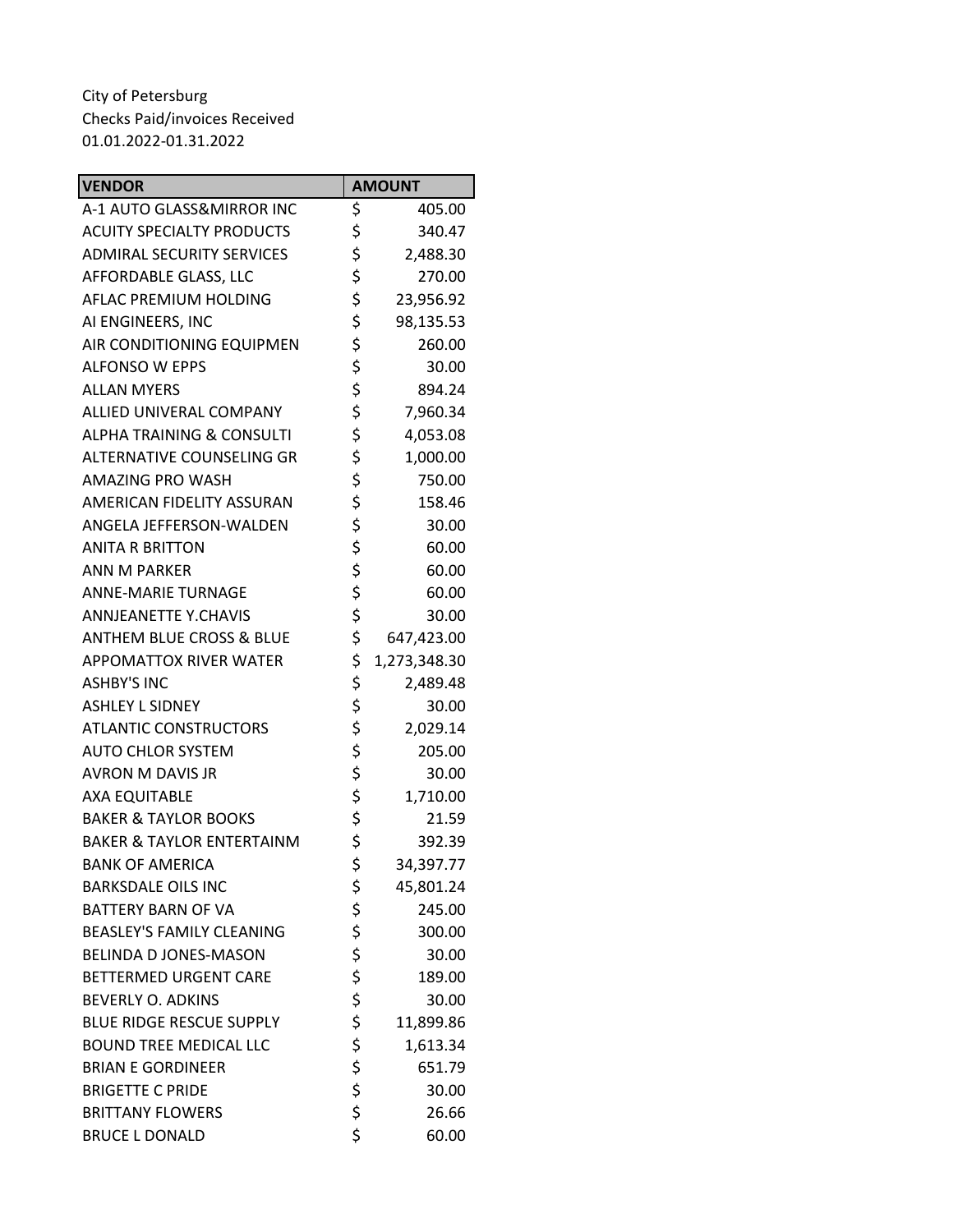| <b>VENDOR</b>                        | <b>AMOUNT</b>    |
|--------------------------------------|------------------|
| <b>BYRD'S PROFESSIONAL</b>           | \$<br>35.00      |
| C W WARTHEN INC                      | \$<br>16,000.00  |
| CALLAWAY GOLF SALES CO               | \$<br>1,052.79   |
| <b>CAPITAL ELECTRIC</b>              | \$<br>933.30     |
| CAPITAL ONE PUBLIC FUNDIN            | \$<br>41,077.25  |
| <b>CARL M BATES</b>                  | \$<br>770.76     |
| CARTER MACHINERY CO INC              | \$<br>3,180.49   |
| <b>CDW GOVERNMENT INC</b>            | \$<br>100.44     |
| <b>CHANGE ROCKS INSTITUTE</b>        | \$<br>8,750.00   |
| <b>CHESTERFIELD CIRCUIT COUR</b>     | \$<br>589.66     |
| <b>CINTAS CORPORATION #143</b>       | \$<br>2,934.32   |
| <b>CINTAS FIRST AID &amp; SAFETY</b> | \$<br>212.93     |
| <b>CITY OF PETERSBURG</b>            | \$<br>899.22     |
| <b>CITY OF PETG TREASURER</b>        | \$<br>57,982.64  |
| <b>CITY OF PETG-PUBL WELFARE</b>     | \$<br>435,012.29 |
| <b>CITY TREASURER-PETERSBURG</b>     | \$<br>1,244.85   |
| <b>CLARENCE GRAYSON JR</b>           | \$<br>30.00      |
| <b>CLAYTON T CHRISTIE</b>            | \$<br>60.00      |
| <b>CLEARWATER INC</b>                | \$<br>900.00     |
| <b>COLONY CONSTRUCTION INC</b>       | \$<br>15,517.50  |
| <b>COLUMBIA GAS OF VIRGINIA</b>      | \$<br>18,140.73  |
| <b>COMCAST</b>                       | \$<br>24,504.47  |
| COMMONWEALTH OF VIRGINIA             | \$<br>916.97     |
| <b>CORTECH LLC</b>                   | \$<br>6,230.74   |
| <b>COVERTTRACK GROUP INC</b>         | \$<br>1,080.00   |
| <b>CRAIG S LUCAS</b>                 | \$<br>3,925.00   |
| <b>CRATER COMMUNITY HOSPICE</b>      | \$<br>200.00     |
| <b>CREATIVE OFFICE</b>               | \$<br>160.00     |
| <b>CREATIVE PAINTING INC</b>         | \$<br>1,970.00   |
| <b>CREWE TRACTOR &amp; FINANCE I</b> | \$<br>1,662.05   |
| <b>CTAA</b>                          | \$<br>375.00     |
| <b>CTP SOLUTIONS</b>                 | \$<br>3,029.78   |
| <b>CUMMINS ATLANTIC LLC</b>          | \$<br>131.74     |
| <b>CUSTOM CONTROLS</b>               | \$<br>8,148.00   |
| DANYEL J WORMLEY                     | \$<br>30.00      |
| DARIUS L. MASON                      | \$<br>62.62      |
| <b>DELORES RAIGNS</b>                | \$<br>1,291.90   |
| DELTA OIL COMMERCIAL                 | \$<br>1,536.39   |
| <b>DIAMOND SPRINGS</b>               | \$<br>27.32      |
| DINWIDDIE COUNTY SOCIAL S            | \$<br>8,976.95   |
| DISPUTANTA ANIMAL HOSPITA            | \$<br>471.07     |
| <b>DMV</b>                           | \$<br>2,975.00   |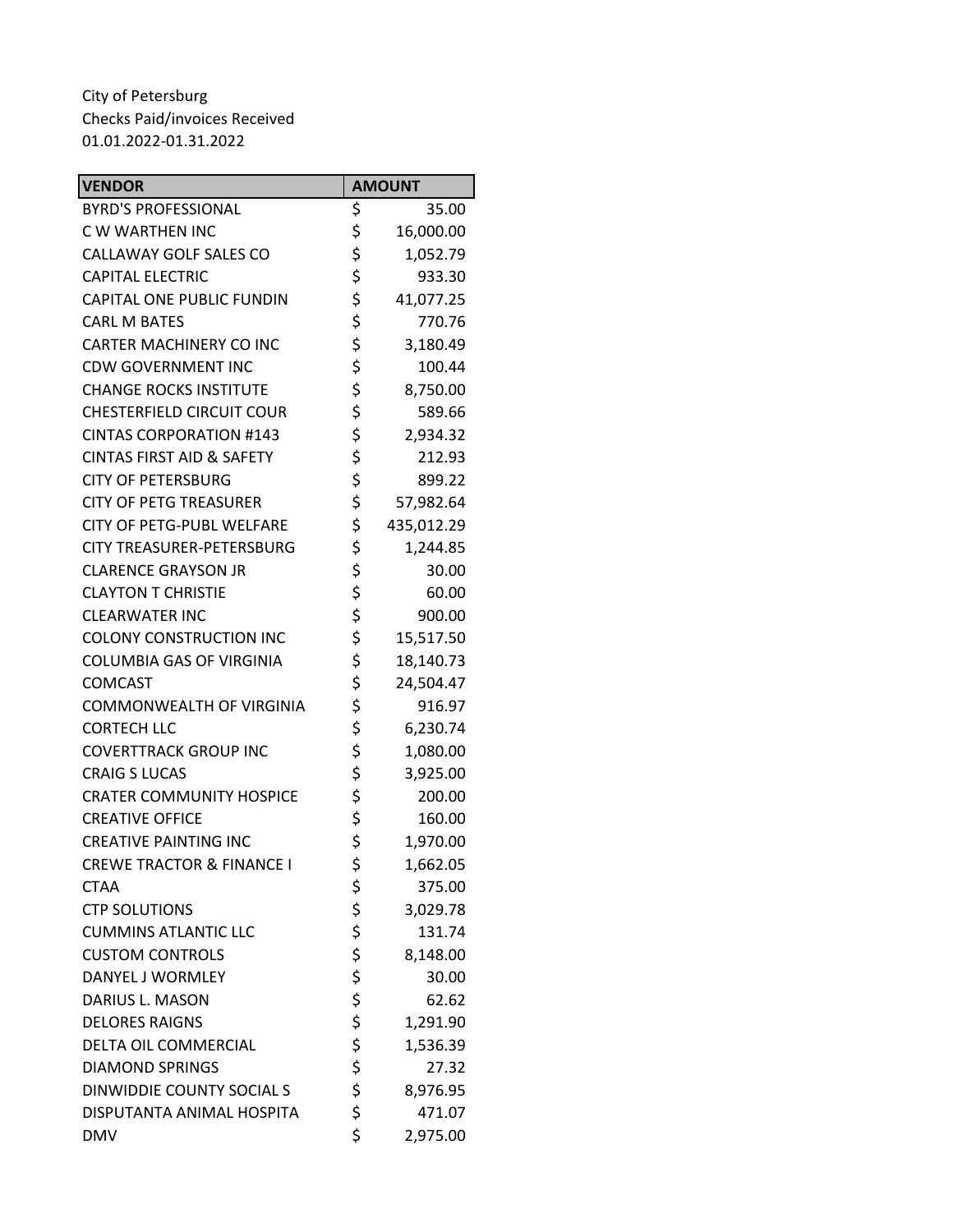| <b>VENDOR</b>                      | <b>AMOUNT</b>    |
|------------------------------------|------------------|
| <b>DOMINION ENERGY VIRGINIA</b>    | \$<br>106,319.28 |
| <b>DONALD R COOPER</b>             | \$<br>60.00      |
| DOROTHY A JOHNSON                  | \$<br>30.00      |
| E B WASHINGTON                     | \$<br>3,647.50   |
| EDMUNDS WASTE REMOVAL INC          | \$<br>120.00     |
| <b>EDUCATION PARTNERS</b>          | \$<br>46,686.25  |
| <b>ELAVON INC</b>                  | \$<br>101.94     |
| <b>ELIZABETH P CHANDLER</b>        | \$<br>60.00      |
| <b>ENDER POTHOLE PATCHING</b>      | \$<br>3,600.00   |
| <b>ENTERPRISE FM TRUST</b>         | \$<br>20.00      |
| EQUITABLE SALARY ALLOTMEN          | \$<br>22.00      |
| <b>ERIN M MCCLURE</b>              | \$<br>4,500.00   |
| <b>ERNEST L RANDOLPH</b>           | \$<br>30.00      |
| <b>ESCREEN, INC</b>                | \$<br>1,210.50   |
| <b>EVIDENT CRIME SCENE PROD</b>    | \$<br>1,227.68   |
| <b>FASTENAL COMPANY</b>            | \$<br>727.72     |
| FBI NATIONAL ACADEMY ASSO          | \$<br>115.00     |
| FIRE PROTECTION EQUIP CO           | \$<br>325.00     |
| <b>FOBBS QUALITY SIGNS LLC</b>     | \$<br>3,092.20   |
| <b>FORTILINE INC</b>               | \$<br>20,726.48  |
| FOXSTER OPCO, LLC                  | \$<br>830.00     |
| <b>FRAN YOUNG THOMAS</b>           | \$<br>27.98      |
| <b>G &amp; J MANAGEMENT</b>        | \$<br>18,360.00  |
| <b>GABRIELLE C GAUL</b>            | \$<br>30.00      |
| GALE WELDING & MACHINE CO          | \$<br>195.00     |
| <b>GALLS LLC</b>                   | \$<br>5,838.00   |
| <b>GENERAL DISTRICT COURT</b>      | \$<br>397.50     |
| <b>GENERATIONS FLOOR CARE</b>      | \$<br>250.00     |
| <b>GRAHAMS EXTERMINATING SVC</b>   | \$<br>6,280.00   |
| <b>GRAINGER</b>                    | \$<br>1,583.24   |
| <b>GREATER RICHMOND TRANSIT</b>    | \$<br>33,333.34  |
| <b>GREGORY T RELAFORD SR</b>       | \$<br>30.00      |
| <b>GREYHOUND LINES INC</b>         | \$<br>1,271.00   |
| <b>GUARDIAN</b>                    | \$<br>13,804.11  |
| <b>HARRIET C WYNN</b>              | \$<br>30.00      |
| <b>HERETICK FEED &amp; SEED CO</b> | \$<br>220.00     |
| HEWLETT-PACKARD FINANCIAL          | \$<br>2,219.37   |
| HILL MANUFACTURING CO INC          | \$<br>351.94     |
| HISTORIC PETERSBURG FOUND          | \$<br>10,000.00  |
| HOME DEPOT CREDIT SERVICE          | \$<br>2,374.54   |
| <b>HURRICANE FENCE CO</b>          | \$<br>6,702.00   |
| <b>IACP</b>                        | \$<br>380.00     |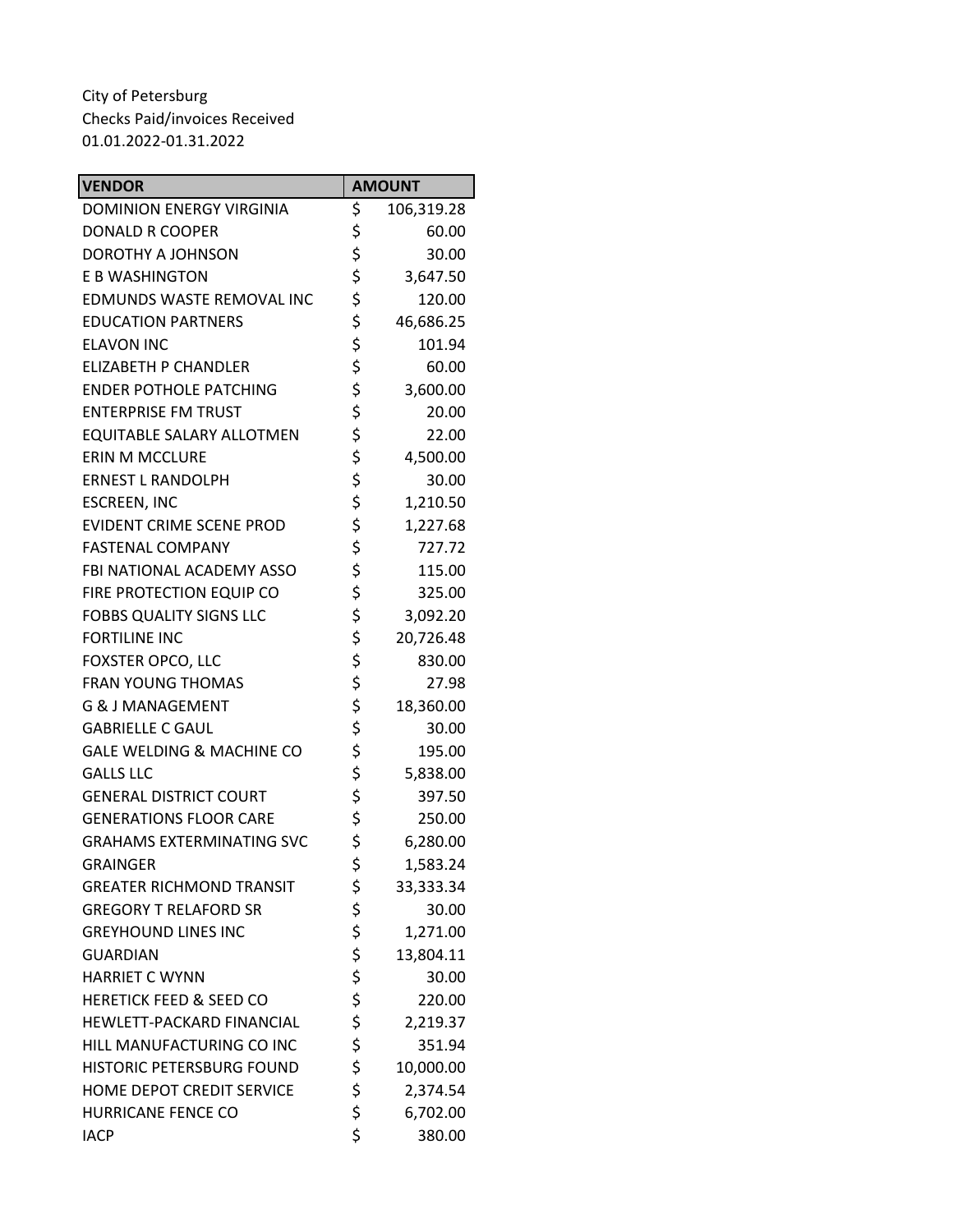| <b>VENDOR</b>                        |          | <b>AMOUNT</b> |
|--------------------------------------|----------|---------------|
| ICMA RETIREMENT TRUST IRA            | \$       | 150.00        |
| <b>IMANI WILLIAMS</b>                | \$       | 150.00        |
| <b>INDUSTRIAL HEALTH AND WEL</b>     | \$       | 11,865.00     |
| <b>INGRAM LIBRARY SERVICES</b>       | \$       | 2,912.97      |
| <b>ISRAEL O JACKSON</b>              | \$       | 60.00         |
| <b>JANELL V GILES</b>                | \$       | 30.00         |
| <b>JANETTE L JONES</b>               | \$       | 60.00         |
| <b>JASMINE D HOLMES</b>              | \$       | 30.00         |
| <b>JEFFREY GREEN</b>                 | \$       | 30.00         |
| JERELL D WYATT                       | \$       | 30.00         |
| JEREMY ALLEN LANGFORD                | \$       | 700.00        |
| <b>JOANNA N.BRYANT</b>               | \$       | 30.00         |
| JOHN W MYRICK JR.                    | \$       | 30.00         |
| JOHNSON CONTROLS SECURITY            | \$       | 1,083.36      |
| <b>JOHNSON MIRMIRAN &amp; THOMPS</b> | \$       | 2,056.97      |
| JOYNER PAINT & FRAME CO              | \$       | 228.38        |
| <b>JS MONOGRAMMING</b>               | \$       | 895.00        |
| <b>JUANITA L JONES</b>               | \$       | 60.00         |
| <b>JULIE A DRAKE</b>                 | \$       | 30.00         |
| JUNK KING OF CENTRAL VIRG            | \$       | 3,708.00      |
| <b>JUSTICE HOUSING INC</b>           | \$       | 12,500.00     |
| <b>JUSTIN STANLEY</b>                | \$       | 5,000.00      |
| <b>JW'S WELDING &amp; REPAIR</b>     | \$       | 700.00        |
| <b>KAREN M. ALLEN</b>                | \$       | 30.00         |
| KENNETH W WILLIAMS JR                | \$       | 60.00         |
| KIMBALL MIDWEST                      | \$       | 878.00        |
| KIMLEY HORN & ASSOCIATES             | \$       | 7,391.14      |
| <b>KRS HOLDINGS INC</b>              | \$       | 500.00        |
| <b>LANDSCAPE SUPPLY INC</b>          | \$       | 3,497.33      |
| LANGUAGE LINE SERVICE INC            | \$       | 65.50         |
| LASHAWNDA M JONES                    | \$       | 30.00         |
| <b>LATANYA Y GRAYSON</b>             | \$       | 30.00         |
| LB WATER SERVICE INC                 | \$       | 4,668.92      |
| LEETE TIRE & AUTO CTR INC            | \$       | 30,878.88     |
| <b>LENDING TREE LLC</b>              | \$       | 3,000.00      |
| LEXISNEXIS RISK SOLUTIONS            | \$       | 1,442.00      |
| LIONBRIDGE GLOBAL SOLUTIO            | \$       | 19.80         |
| LONDON I HALL                        | \$       | 30.00         |
| <b>LUIS A MONTALVO</b>               | \$<br>\$ | 60.00         |
| <b>MAGIC INDUSTRIES INC</b>          |          | 3,848.99      |
| <b>MARK TURNER CONSTRUCTION</b>      | \$       | 1,556,433.30  |
| <b>MARY A KEYES</b>                  | \$       | 30.00         |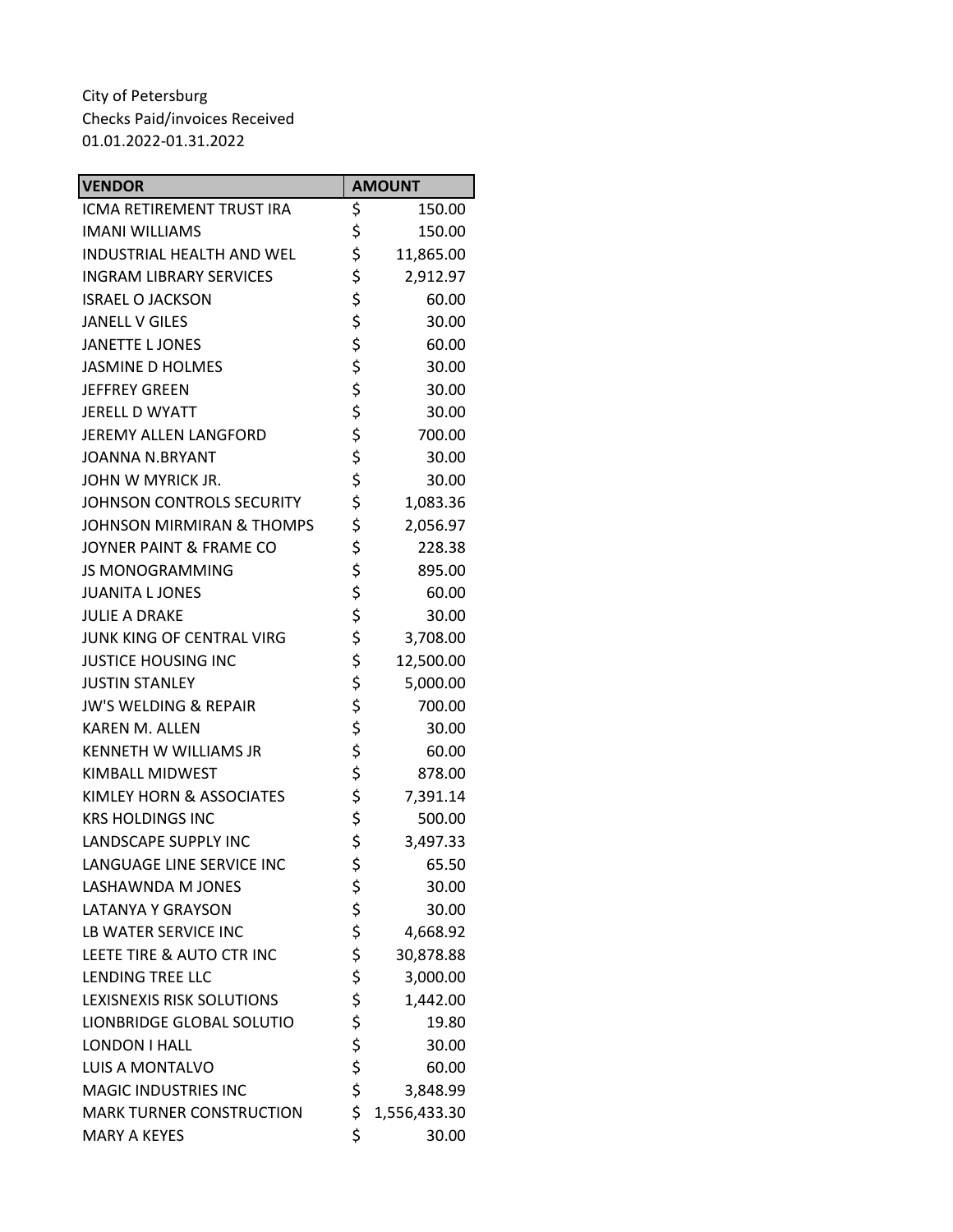| <b>VENDOR</b>                      | <b>AMOUNT</b>   |
|------------------------------------|-----------------|
| <b>MARY BURKET</b>                 | \$<br>209.95    |
| <b>MARY E MCDOWELL</b>             | \$<br>30.00     |
| <b>MARY J LAUGHTER</b>             | \$<br>30.00     |
| <b>MATTHEW BENDER &amp; CO INC</b> | \$<br>1,584.63  |
| <b>MCI COMM SERVICE</b>            | \$<br>35.70     |
| <b>MELISSA L.CREIGHTON</b>         | \$<br>30.00     |
| MEYERCORD REVENUE COMPANY          | \$<br>5,994.00  |
| <b>MICHAEL A JONES</b>             | \$<br>60.00     |
| MICHAEL WAYNE INVESTMENT           | \$<br>584.90    |
| MICHELLE W COOPER-VINING           | \$<br>60.00     |
| MICROSOFT CORPORATION              | \$<br>6,739.00  |
| MID-ATLANTIC ENTRY SYSTEM          | \$<br>259.35    |
| MIDLAND CREDIT MANAGEMENT          | \$<br>353.09    |
| <b>MIDWEST TAPE LLC</b>            | \$<br>527.22    |
| MILDRED A HAIRSTON                 | \$<br>60.00     |
| <b>MINNESOTA LIFE</b>              | \$<br>2,976.12  |
| MOBILE COMMUNICATIONS OF           | \$<br>4,020.08  |
| MOBOTREX, INC                      | \$<br>2,895.00  |
| <b>MORTON SALT INC</b>             | \$<br>4,882.03  |
| MOTOROLA SOLUTIONS INC             | \$<br>32,320.28 |
| MUNICIPAL CODE CORP                | \$<br>5,881.29  |
| NATIONWIDE RETIREMENT SOL          | \$<br>5,302.00  |
| <b>NATURE'S SELECT</b>             | \$<br>99.19     |
| <b>NC CHILD SUPPORT</b>            | \$<br>270.30    |
| <b>NEW YORK SCU</b>                | \$<br>480.00    |
| <b>NGUYEN BALLATO</b>              | \$<br>329.83    |
| NORTH SYCAMORE MC LLC              | \$<br>7,259.01  |
| <b>NORTHERN SAFETY CO INC</b>      | \$<br>960.30    |
| NYS CHILD SUPPORT PROCESS          | \$<br>251.64    |
| OAK RIDGE ENTERPRISES LLC          | \$<br>10,491.26 |
| <b>OLIVIA M PULLEY</b>             | \$<br>60.00     |
| <b>ONEMAIN FINANCIAL GROUP</b>     | \$<br>707.90    |
| <b>OWEN PRINTING CO</b>            | \$<br>2,964.10  |
| PACIFIC TELEMANAGEMENT SV          | \$<br>46.13     |
| <b>PATRICE S STITH</b>             | \$<br>30.00     |
| PATRICIA CAULKINS                  | \$<br>298.89    |
| PEEBLES GOLF CAR SALES             | \$<br>4,667.90  |
| PEEBLES GOLF CARS                  | \$<br>402.96    |
| PENINSULA CLEANING SERVIC          | \$<br>2,385.00  |
| PENINSULA DATA SERVICE CT          | \$<br>3,308.45  |
| PETERSBURG ALARM CO INC            | \$<br>2,590.50  |
| PETERSBURG CHAMBER OF COM          | \$<br>225.00    |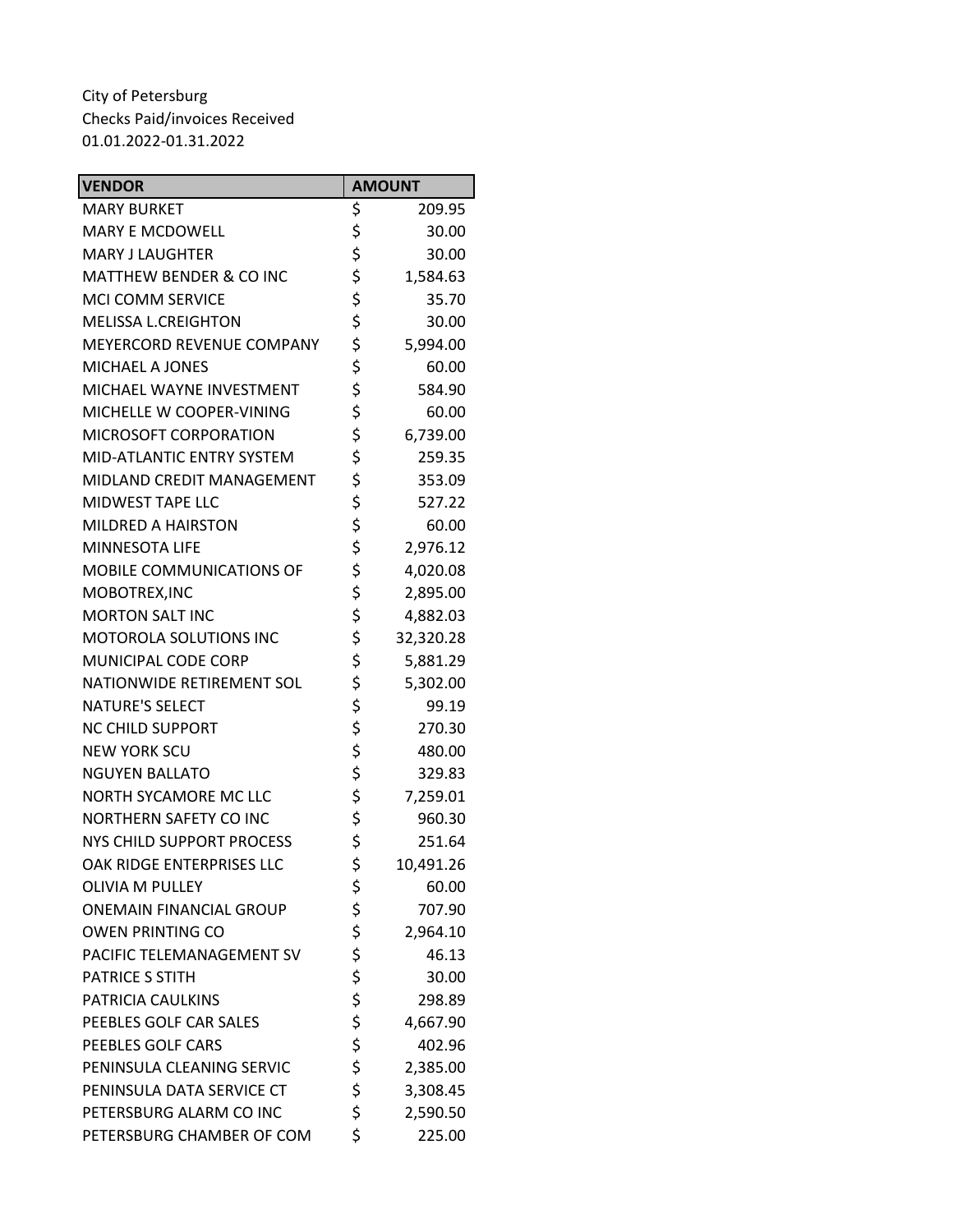| <b>VENDOR</b>             |          | <b>AMOUNT</b> |
|---------------------------|----------|---------------|
| PETERSBURG GEN DIST COURT | \$       | 226.01        |
| PETERSBURG HEALTH DEPT    | \$       | 350.79        |
| PETERSBURG TRADING CO INC | \$       | 224.36        |
| <b>PITNEY BOWES</b>       | \$       | 1,857.69      |
| PITNEY BOWES BANK INC     | \$       | 12,000.00     |
| POWER CLEAN SYSTEMS INC   | \$       | 1,201.00      |
| POWERS AUTO PARTS INC     | \$       | 3,586.72      |
| PRO CHEM INC              | \$       | 972.40        |
| PRODIGAL SONS RESTORATION | \$       | 280.00        |
| <b>PURCHASE POWER</b>     | \$       | 1,237.49      |
| RAGSDALE BUILDING SUPPLY  | \$       | 135.54        |
| REACH EAP, LLC            | \$       | 730.25        |
| RELX INC. DBA LEXISNEXIS  | \$       | 1,356.00      |
| RICHARD L WILKERSON       | \$       | 30.00         |
| <b>RICOH USA INC</b>      | \$       | 12,983.52     |
| RIVERSIDE REGIONAL JAIL   | \$       | 234,094.00    |
| ROBERT J POARCH           | \$       | 30.00         |
| <b>ROBERT MASON III</b>   | \$       | 60.00         |
| ROBERTS OXYGEN CO INC     | \$       | 84.38         |
| ROBIN DELORES FLOWERS     | \$       | 25.00         |
| RONELL JOHNSON            | \$       | 500.00        |
| RONNIE L COLEMAN          | \$       | 60.00         |
| ROTARY CLUB OF PETERSBURG | \$       | 400.00        |
| ROTO ROOTER               | \$       | 1,070.00      |
| RR DONNELLEY              | \$       | 933.43        |
| <b>RRS FOODSERVICE</b>    | \$       | 894.13        |
| SAFETY-KLEEN SYSTEMS INC  | \$       | 230.54        |
| SAF-GARD SAFETY SHOE CO I | \$       | 422.98        |
| SATELLITE TRACKING OF     | \$       | 1,774.08      |
| SCHINDLER ELEVATOR CORP   | \$       | 572.64        |
| <b>SCRIBNET, LLC</b>      | \$       | 2,245.00      |
| <b>SHAKISA A TYLER</b>    | \$<br>\$ | 30.00         |
| <b>SHARON G. ADAMS</b>    |          | 30.00         |
| <b>SHARRI A RHODES</b>    | \$       | 30.00         |
| <b>SHAVONE ROBINSON</b>   | \$\$\$   | 1,595.00      |
| <b>SHAWN A POWELL</b>     |          | 30.00         |
| <b>SLOAN'S TOWING</b>     |          | 1,820.00      |
| SOFTWARE UNLIMITED CORP   |          | 995.00        |
| SONITROL OF GREATER       | \$       | 1,287.00      |
| SONNY MERRYMAN INC        | \$       | 1,100.00      |
| SOUTH CENTRAL WASTEWATER  | \$       | 424,671.38    |
| SOUTHERN ELEVATOR         | \$       | 1,069.55      |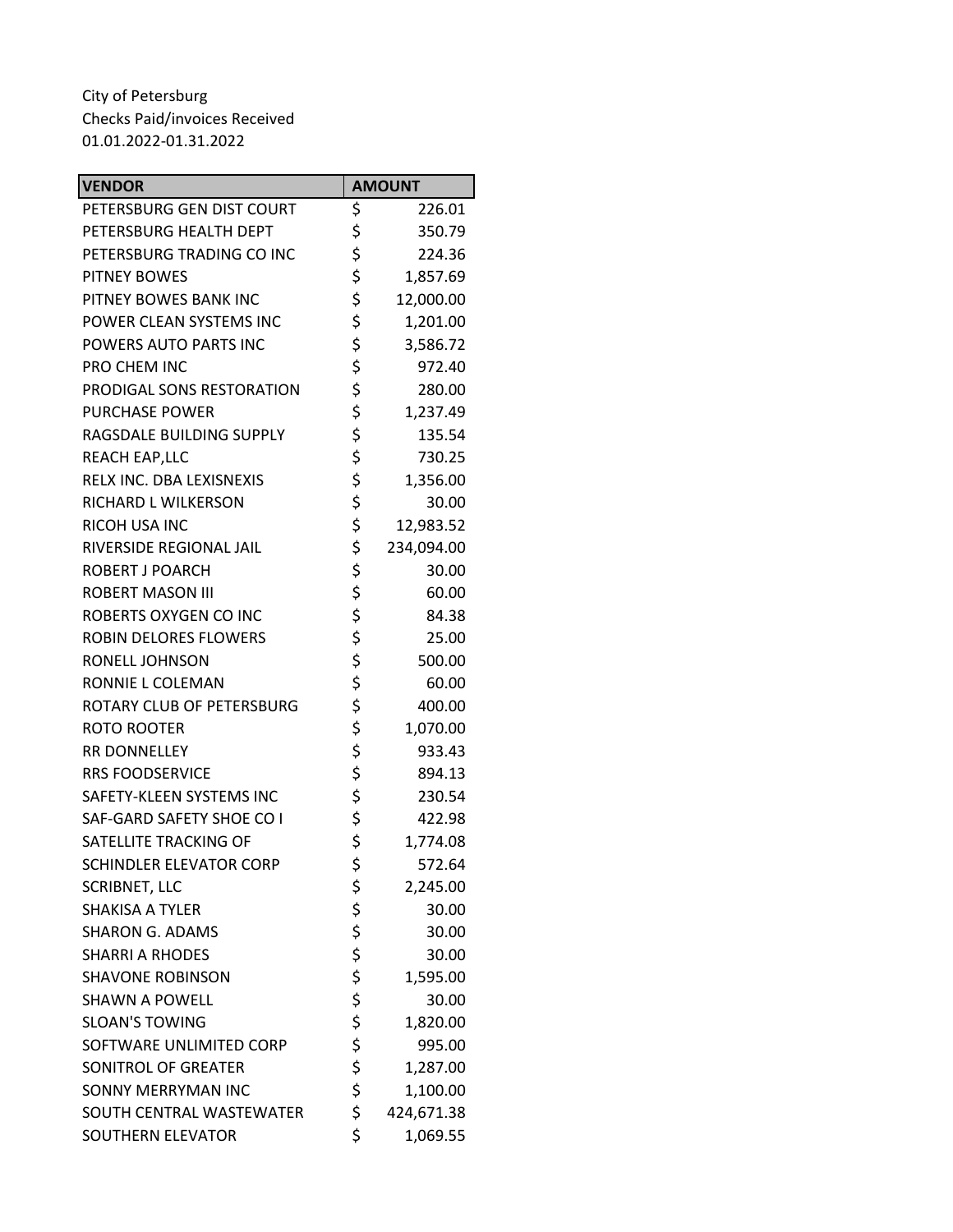| <b>VENDOR</b>                      |        | <b>AMOUNT</b> |  |
|------------------------------------|--------|---------------|--|
| SOUTHERN POLICE EQUIP CO           | \$     | 58.94         |  |
| SOUTHSIDE ELECTRIC COOP I          | \$     | 131.31        |  |
| SOUTHSIDE REG MEDICAL CTR          | \$     | 315.39        |  |
| SOUTHSIDE VIRGINIA                 | \$     | 58,333.00     |  |
| <b>SPAIN &amp; WILLIAMS GARAGE</b> | \$     | 200.00        |  |
| SPECIFIED TILE AND FLOOR           | \$     | 2,485.00      |  |
| SPIROS GEORGOGIANIS                | \$     | 2,731.82      |  |
| <b>STAPLES BUSINESS ADVANTAG</b>   | \$     | 4,545.54      |  |
| STROSNIDER CHEVROLET INC           | \$     | 198.75        |  |
| <b>SUZANNE E. WADE</b>             | \$     | 613.86        |  |
| T.J. VIDEO PRODUCTIONS             | \$     | 200.00        |  |
| <b>TABERNACLE BAPTIST CHURCH</b>   | \$     | 516.56        |  |
| <b>TACS</b>                        | \$     | 1,138.24      |  |
| <b>TAMATHA D JOHNSON</b>           | \$     | 30.00         |  |
| THE HOPE CENTER (DCU)              | \$     | 25,000.00     |  |
| THE PETERSBURG LIBRARY FO          | \$     | 23,333.32     |  |
| THE PROACTIVE SPORTS GROU          | \$     | 672.00        |  |
| THE PROGRESS-INDEX                 | \$     | 2,043.95      |  |
| THE SUPPLY ROOM CO INC             | \$     | 118.32        |  |
| <b>THOMAS A WHITAKER</b>           | \$     | 60.00         |  |
| TIA D FAIRLEY                      | \$     | 7,500.00      |  |
| <b>TIDEWATER FLEET SUPPLY</b>      | \$     | 600.52        |  |
| <b>TIMOTHY A GILLIAM</b>           | \$     | 604.32        |  |
| <b>T-MOBILE</b>                    | \$     | 2,439.51      |  |
| <b>TONY W GREENE</b>               | \$     | 60.00         |  |
| <b>TORREY S MANSON</b>             | \$     | 30.00         |  |
| TRACI L EVERETTEHART               | \$     | 60.00         |  |
| <b>TRAE QUIRA F TAYLOR</b>         | \$     | 30.00         |  |
| TREASURER OF VIRGINIA              | \$     | 11,237.51     |  |
| <b>ULINE</b>                       | \$     | 628.72        |  |
| UNITED RENTALS (NA) INC            | \$     | 1,769.90      |  |
| UNITED SYSTEMS & SOFTWARE          | \$     | 2,692.95      |  |
| UPTIME SOLUTIONS PROFESSI          | \$     | 1,417.50      |  |
| <b>URBAN D ROURKE JR</b>           | \$     | 60.00         |  |
| <b>USA BLUE BOOK</b>               | \$\$\$ | 7,489.46      |  |
| USDA, APHIS                        |        | 4,712.11      |  |
| VA DEPT OF TAXATION                |        | 400.00        |  |
| <b>VACORP</b>                      | \$     | 153,104.00    |  |
| VALECO                             | \$     | 40.00         |  |
| <b>VAMAC INC</b>                   | \$     | 90.00         |  |
| VANTAGEPOINT TRANSFER AGT          | \$     | 11,761.18     |  |
| <b>VERIZON COMMUNICATIONS</b>      | \$     | 494.29        |  |